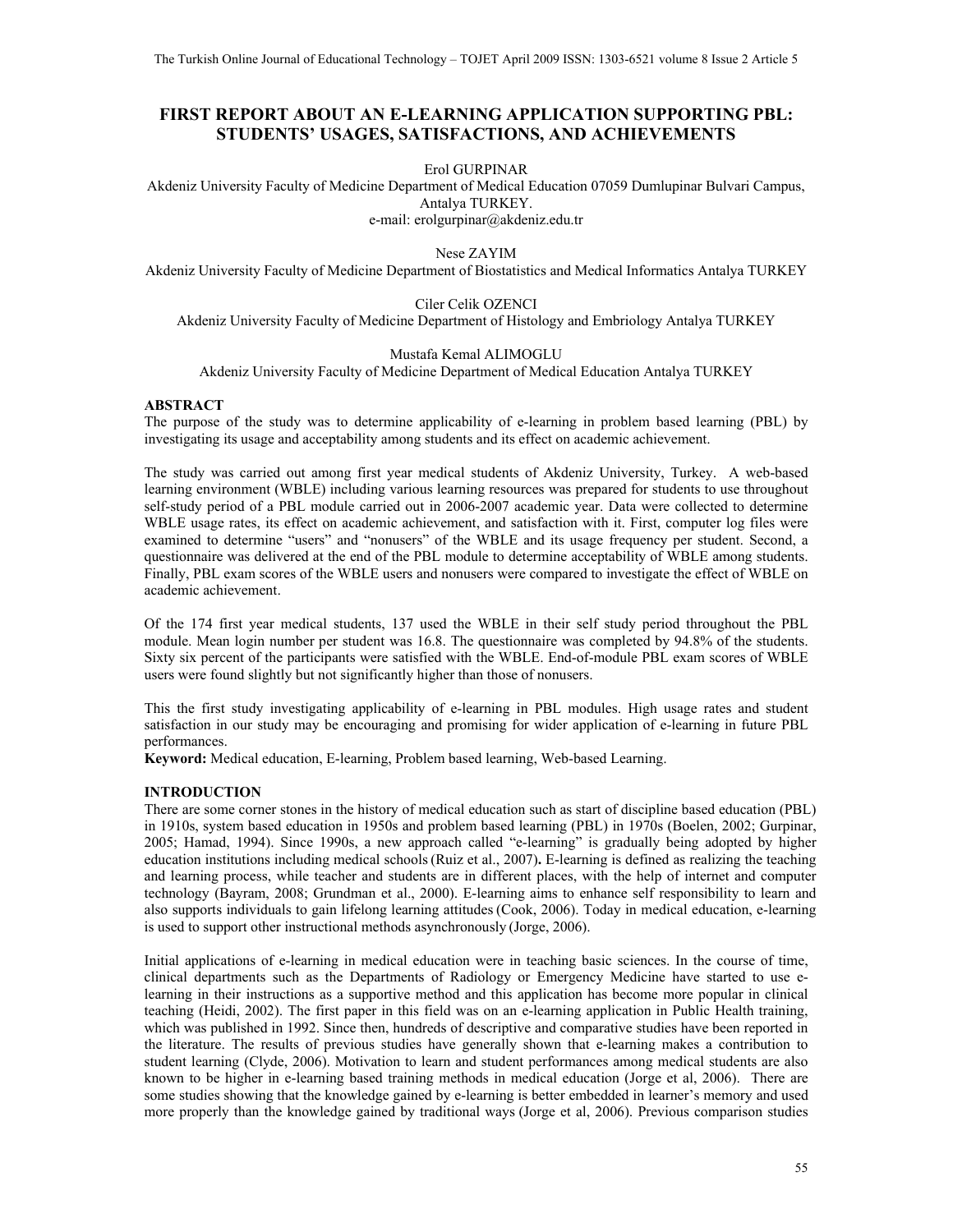also suggest that students supported with e-learning activities show higher academic performance than students in traditional teaching (Rıdgway et al, 2007; Taradi et al, 2005; Horton, 2000).

The literature shows that medical students are also highly satisfied with e-learning and they wish to see this method as a part of their education. In addition to satisfaction, some of the advantages of e-learning mentioned by the students in the literature are its contribution to student self development, self assessment opportunities, and faster access to educational resources (Citak et al, 2007; Edirippulige et al 2006; Corte et al 2005; Thakore et al 2006; Gotthardt, 2006; Yaghoubi, 2008).

Although the literature is rich in terms of the articles describing e-learning applications in basic sciences and clinical clerkships, the information about e–learning activities in PBL process is missing. However, PBL is a method harmonizing preclinical and clinical information together; therefore it deserves a separate point of view. Regarding the fact that PBL is totally student centered any application that facilitates accessing knowledge and self- studying should be highly appreciated by the students. In order to test this hypothesis, students were provided with a WBLE throughout a PBL module and answers were sought to the following research questions:

What are the students' usage patterns, satisfaction level and perceptions of the WBLE? What is the effect of the WBLE on students' academic achievement?

# **METHODS**

# **Setting**

A hybrid curriculum as a mixture of PBL modules and traditional classes has been followed in the first two years of medical education in Akdeniz University School of Medicine since 2002. Basic medical sciences are being taught in an integrated programme composed of five thematic blocks in each year. The courses of different disciplines are integrated on the organ system based themes in these blocks. Each block takes 8 weeks and the first weeks are allocated to PBL modules. PBL weeks are totally devoted to PBL activities and free of other traditional classes. A "module committee" composed of experts of different disciplines which are associated with topics of the module is assigned for each module. Three half-day PBL discussion sessions in small groups, laboratory and field studies, clinical skill practices, and supportive theoretical conferences take place throughout the PBL week. In the time remaining from afore mentioned activities, students try to achieve theoretical information to solve problems they faced in the discussion sessions. With this purpose, the most common resources they use are electronic or printed books and journals recommended by the module committee. At the end of each PBL module, the module committee prepares an examination including multiple choice and clinical reasoning questions and the students sit for this exam a few days later than the last PBL discussion session.

A WBLE was developed to be used in the last PBL module of year 1. The main theme of the block was *urogenital system* and the clinical case mentioned in the PBL scenario was an *infertility case*. The module committee determined the content of the WBLE and prepared and/or provided relevant resource documents to be used in students' self-study process. The WBLE composed of six main sections:

- Online documents (text, lecture notes and presentations),
- Links to websites including some relevant audiovisual material,
- Online dictionary of medical terms, online atlas of anatomy and histology,
- A special section called "Ask an expert" was available for students to ask some questions to clarify some points or deepen their understanding on the topic,
- Links to general search engines such as "Pubmed" or "Google".
- Test yourself

The WBLE was accessible from both inside and outside of the campus via internet. Students used their student identification number to login the learning environment. This made it possible to record students' usage logs of the learning environment.

The researchers informed the students about how to access, login and use the WBLE. It was also emphasized that the students were free to use or not to use the learning environment.

#### **Subjects**

A total of 174 first year medical students were asked to complete a questionnaire including items on usefulness of substructures of the WBLE and perceptions of the students on it. The students, who completed the questionnaire properly, formed the study group. Owners of the incomplete questionnaires were ignored in all calculations except for academic achievement comparisons.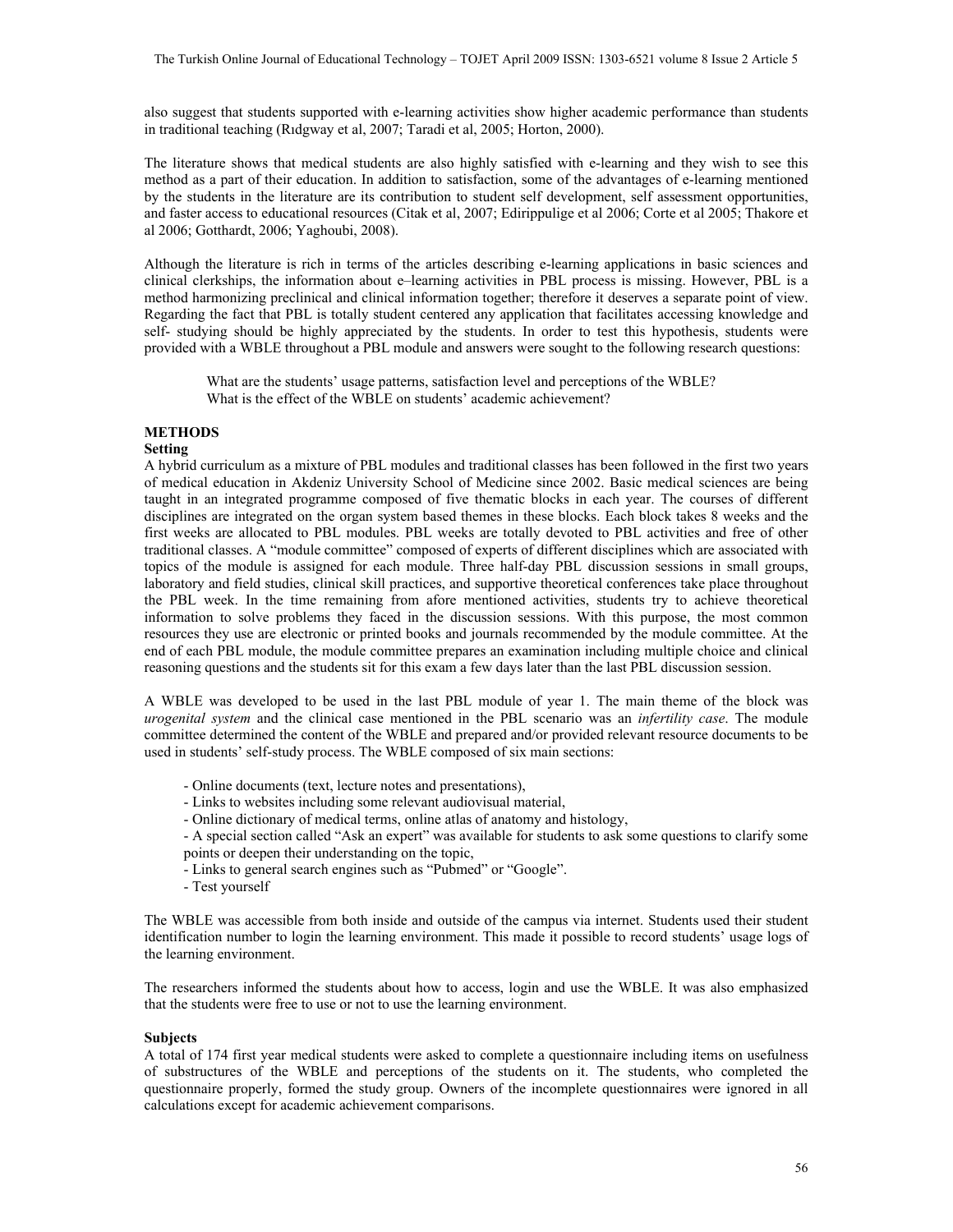#### **Materials**

Students completed a questionnaire composed of two main sections. In the first section, some independent variables that might be effective on students' satisfaction with their e-learning experience were asked such as gender, availability of computers and internet connection in living place, frequency and affinity of computer use in daily life, and frequency and overall duration of reference to the current e-learning programme. The second section of the questionnaire was composed of 16 statements to be responded to on a 5-point scale (1= strongly disagree, 5=strongly agree). Students' satisfaction level of the WBLE was determined regarding their agreement level with the statement "I'm satisfied with the WBLE" inside the 16-item questionnaire. The reliability coefficient of the questionnaire was 0.81.

In order to investigate the effect of the WBLE on students' academic achievement, the current (the fifth) PBL exam score of each student was compared to mean score of previous four PBL exams in that academic year. Additionally, the students who did or did not use the WBLE were determined from log files and the current PBL exam scores of users and nonusers were compared. Student-*t* test, paired samples t test and Mann Whitney U test were used in all statistical comparisons.

## **RESULTS**

The results of the study are presented in three sections: a) students usage patterns of the web-based learning environment, b) students' satisfaction with and perceptions of web-based learning c) effect of the WBLE on students' academic achievement.

#### *a) Students' usage patterns of the WBLE*

The WBLE was visited 2303 times by the study group. Total number of the students visiting the WBLE is 137 and the mean number of visits per student is 16.8. On the other hand 37 (21.2%) of the participating students never visited the web page of the programme. Based on the analysis of the log records, "Documents" and "Web Sites" sections were the most visited sections whereas "Ask an Expert" section was the least visited section of the WBLE (Table 1).

## *b) Students' Satisfaction and Perceptions of the WBLE.*

A total of 165 students (study group) properly completed the questionnaire to declare their views on e-learning application. Participation rate was 94.8% and 63.4% of the study group were male. Approximately half of the participants (50.3%) live in a separate house, while the remaining live in private or public dormitories. Majority of the students (85.5%) have a computer and (55.6%) have internet connection facilities in the place they live. A considerable number of the participants (87.9%) enjoy dealing with computers and internet, and (50.9%) use computers regularly in their daily life (Table 2).

Consistent with the results of the log records analysis, "The documents" and "links to websites" sections of the WBLE were the most frequently rated sections as useful with a ratio of 68.3% and 65.8% respectively. "Ask an expert" was rated as the least useful section of the e-learning application (Table 3).

The overall mean satisfaction score was  $3.65$  (SD  $\pm$  1.22). While, 66.0% of the students strongly agreed or agreed, 15.0% were neutral with the statements. None of the students' demographics (gender, living place, computer ownership, etc.) was found effective on students' satisfaction with web-based learning environment. The satisfaction level of the students who referred to the sections "The documents", "links to websites", "online dictionary and atlas" and "search engines" were found higher than those of the students who did not refer to these sections (Table 4).

The distribution of the answers to the other statements is shown in table 5. The first three statements receiving most "agree" or "strongly agree" ratings from the students are *"my knowledge and skills on computers and internet were enough to use the e-learning programme effectively"* (80.4%), "*I would like to benefit from similar e-learning programmes in future PBL modules*" (79.2%), and *"After this experience, I will use internet more often to access scientific information"* (75.7%) (Table 5).

## *c) Effect on academic achievement*.

The mean scores attained from the current PBL exam by users and nonusers of the WBLE were 125.53 (± 13.82) and 121.45 ( $\pm$  14.15) respectively and there was no statistically significant difference between them ( $t=1.582$ ) p=0.115). The mean scores attained from the previous four PBL examinations and from the current PBL exam were  $114.0 \pm 10.0$  and  $125.53 \pm 13.82$  in users and  $113.28 \pm 9.58$  and  $121.45 \pm 14.15$  in nonusers respectively. There was a significant difference between the mean scores of previous and the current PBL exam scores (respectively,  $t=10.269$ ,  $p=0.00$  and  $t=3.189$ ,  $p=0.00$ ).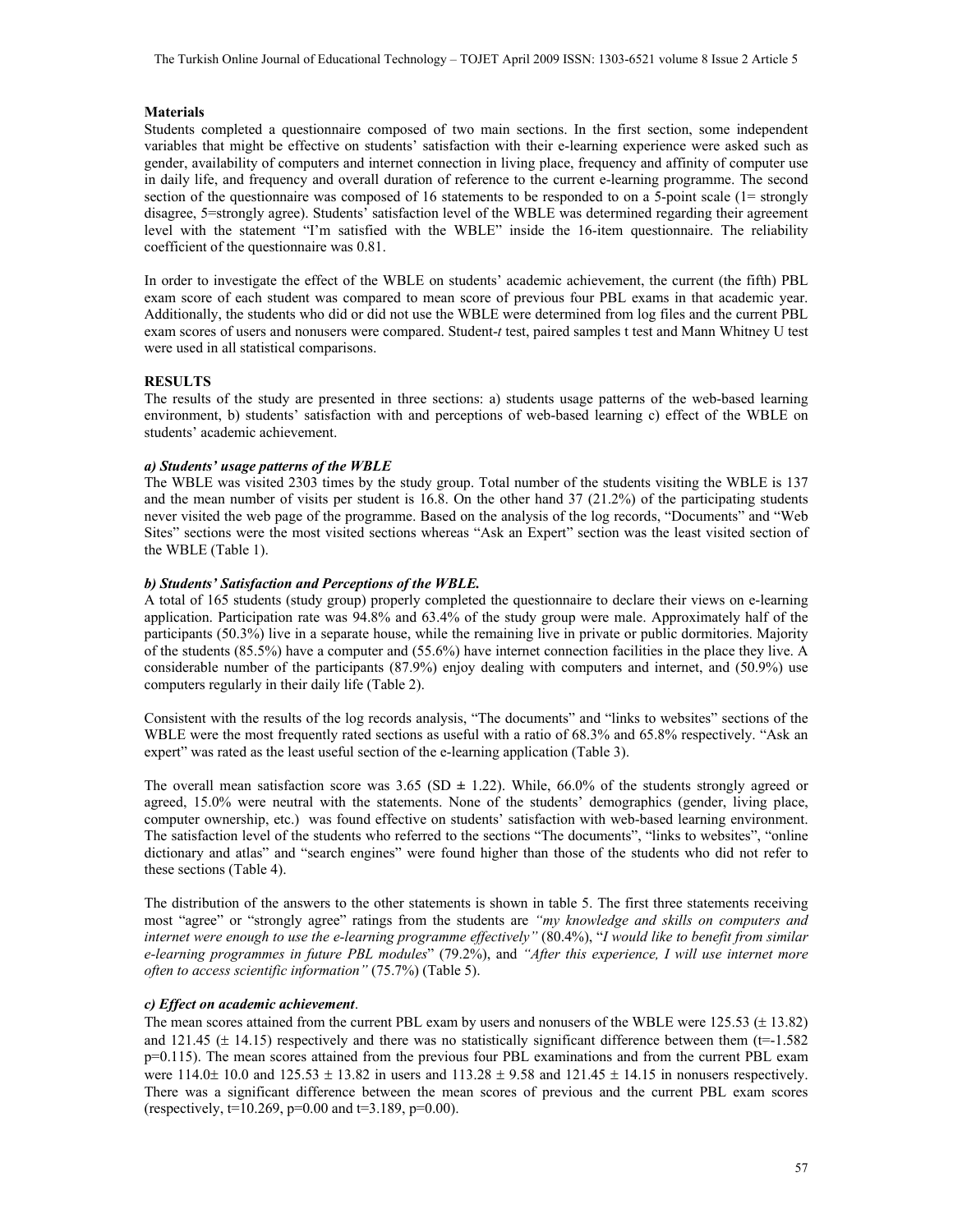#### **DISCUSSION**

In the current study, a positive effect of e-learning on student learning performance was observed via exam scores. It was found that the exam performance of the students in the PBL module supported by e-learning was significantly higher when compared to previous performances in PBL modules without e-learning support. The mean score of the e-learning users was found slightly higher than that of non-users in the examination performed at the end of studied PBL module; however the difference was not statistically significant. One of the reasons for positive support of e-learning to student performance may be higher learning motivation among the study group. Since great majority of the students enjoy spending their time with computers and internet, studying with the tools they like and competently use, could increase their motivation to learn.

Adults are commonly well satisfied with education methods supported by e-learning facilities possibly due to their appropriate nature to adult learning principles. Consequently, e-learning based education is generally preferred to other traditional methods by the individuals who had an experience with e-learning (Jorge et al, 2006; Horton, 2000). In the present study, two third of the students were highly satisfied with their e-learning experience. Their satisfaction may be explained by selections they made on some statements in the questionnaire. For example the statements *"it was easier to access knowledge via website than searching it in the library via books"*, *"the WBLE was helpful to reach my learning objectives" and "it was enjoyable to learn via the website"* were agreed by 71.2%, 64.9% and 60.1% of the students respectively. Additionally more than half of the study group found e-learning time saving and contributing to exam success. In summary, possibility of accessing more knowledge easily and enjoyably in a shorter time period without any dependence to classroom, teacher and certain time schedules might have caused high student satisfaction with the WBLE.

As expected, the most common visited section of the WBLE was *"The documents"* section, since it serves the purpose of the programme as the main source of knowledge and information. Consistent with the results of the other studies (Koontz 2006), "test yourself" section was commonly visited by the students. The lowest concern was to *"Ask an expert"* section. The reason for this may be the students' suspect to receive prompt answers from the experts or their preferences of different online communication facilities such as synchronous tools.

The reason for 37 students who never visited the WBLE may be lack of computers or internet connection in their living places, shortage of computers in *Faculty of Medicine*. Although majority of the students used the elearning application effectively and wished to see similar applications in the future, we believe that some more investments are needed to give equal opportunities to all students, since current computer and internet facilities in the university do not exactly meet the demand. Generalization of the current findings and application of elearning in problem based medical education are highly questionable because of differences between resources of the universities, student profiles, computer and internet services. However, the results of the study encourage that e-learning applications can be used effectively to support students' learning in PBL.

The first limitation of the study is about the classification of the participants as "programme users" and "nonusers". These groups in the present study were formed spontaneously without any intervention. This was a risk, since non-user group might have been composed of students who generally showed less interest to all kind of training activities and who demonstrated lower levels of academic achievement. Consequently, the end of course exam scores of these two groups would be naturally different. In order to cope with this problem, the previous and current PBL exam scores of the students were also compared. The other obvious limitation was the inequality of opportunity among students, which arose from lack of enough number of computers. More controlled and detailed experimental research is needed to gain more evidence about the effects of the WBLEs on learning and perspectives of medical students in PBL.

#### **ACKNOWLEDGMENTS**

The authors thank to Akdeniz University Research Fund for financial support.

#### **REFERENCES**

- Bayram S, Deniz L, ErdoğanY (2008). The role of personality traits in web based education. The Turkish Online Journal of Educational Technology, 7(2), 5
- Boelen, C. (2002). A new paradigm for medical schools a century after flexner's report. Bulletin Of The World Health Organization, 80, 592-594.
- Clyde, WH, & Anita, L. (2006). Defining, assessing, and promoting e-learning success: an information systems perspective. Decision Sciences Journal of Innovative Education, 4, 67-85.
- Cook, DA. (2006). Where are we with web-based learning in medical education? Medical Teacher, 28(7), 594- 598.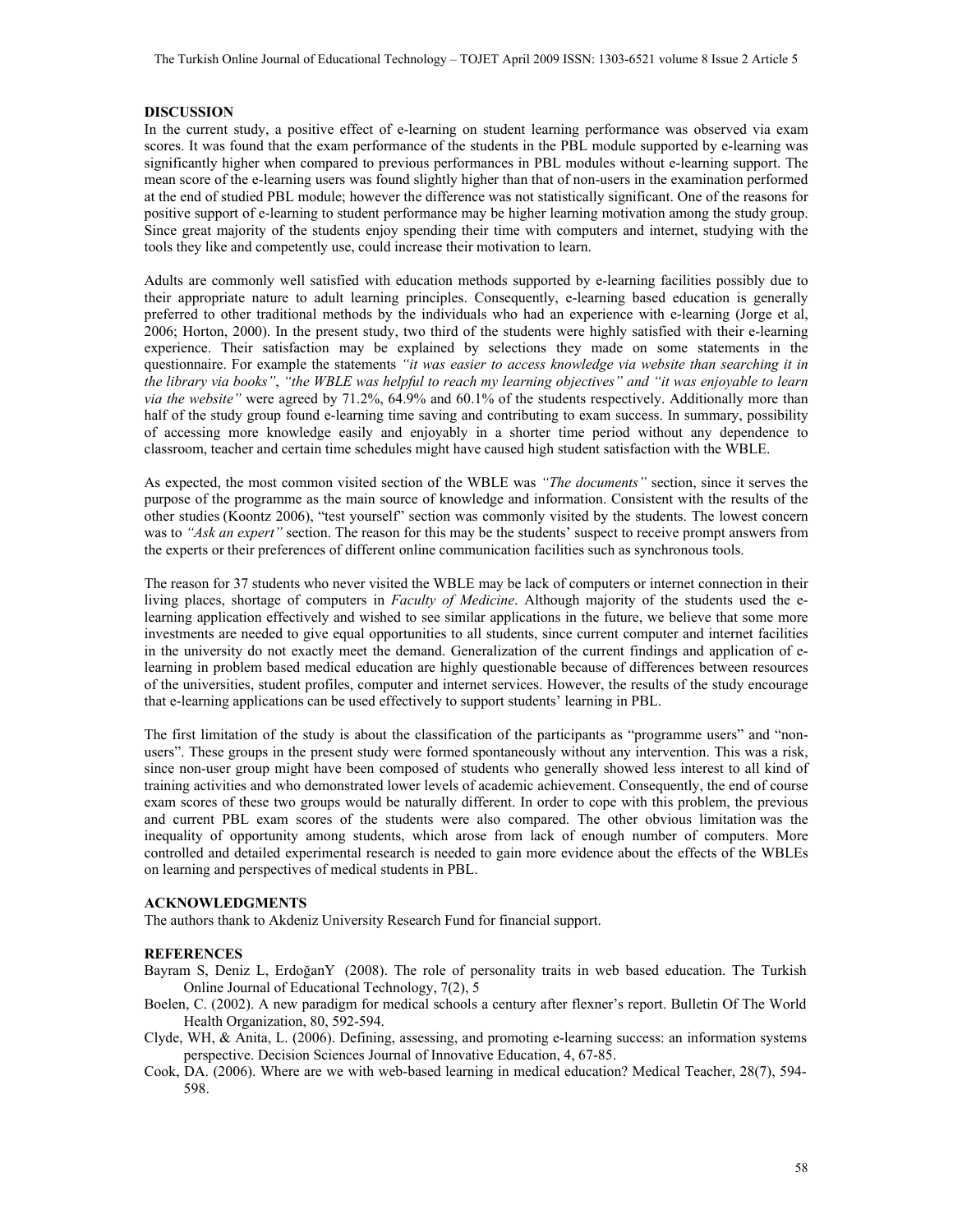- Citak M, Haasper C, Behrends M, Kupka T, Kendoff D, Hufner T, Matthies HK, & Krettek, C. (2007). A webbased e-learning tool in academic teaching of trauma surgery: first experiences and evaluation results. Unfallchirurg, 110(4), 367-372.
- Corte, DF, Mura, LF, & Petrıno, R. (2005). E-learning as educational tool in emergency and disaster medicine teaching. Minerva Anestesiol, 71, 181-195.
- Edirippulige, S., et al. (2006). E-learning experince of medical students: results of a survey in Sri Lanka. Apru Dlı, 2, 127-137.
- Hamad, B. (1994). What is community-based education? Evolution, definition and rationale. *Handbook of community-based education: theory and practices*. Netherlands: Network publication.
- Heidi, S, Chumley, J, Alison, D, & Cynthia, LA. (2002). Web-based learning: sound educational method or hype? a review of the evaluation literature. Academic Medicine, 77, 10:86-93.
- Horton, W. (2000). *Designing Web-Based Training*. New York: John Wiley Sons. Grundman, J, Wigton, R, & Nickol, D. (2000). You have got mail: Distance education. Academic Medicine, 75(10), 47-49.
- Gotthardt et al. (2006). How to succesfully implement e-learning for both students and teachers. Academic Radiology*,* 13(3), 379-390.
- Gurpinar E, Musal B, Aksakoglu G, Ucku R. (2005). Comparison of knowledge scores of medical students in problem-based learning and traditional curriculum on public health topics. BMC Medical Education, 5, 7.
- Jorge, GR, & Michael, JM, & Rosanne, ML. (2006). The impact of e-learning in medical education. Academic Medicine, 81(3), 207-212.
- Koontz FR, & Compora DP. (2006). Designing effective online instruction. Toronto: Rowman & Littlefield Education.
- Rıdgway, F, Sheikh, A, Sweeney, JK, Evoy, D, Mcdermott, E, Felle, P, Hıll, A, & Hıggıns, J. (2007). Surgical elearning: validation of multimedia web-based lectures. Medical Education, 41, 168- 172.
- Ruiz, JG., Candler, C, & Teasdale, TA. (2007). Peer reviewing e-learning: opportunities, challenges, and solutions. Academic Medicine, 82(5), 503-507.
- Taradi, KS, Taradi, M, Radic, K, & Pokrajac N. (2005). Blending problem-based learning with web technology positively impacts student learning outcomes in acid-base physiology. Advances in Phsiology Education, 9, 35-39.
- Thakore, H, & Mcmahon, T. (2006). An interactive e-tutorial in pathology. Medical Education, 40, 1123-1147.
- Yaghoubı J, Malekmohammadı I, Iravanı H, Attaran M, Gheıdı A (2008). Virtual students' perceptions of elearning in Iran. The Turkish Online Journal of Educational Technology, 7(3), 10.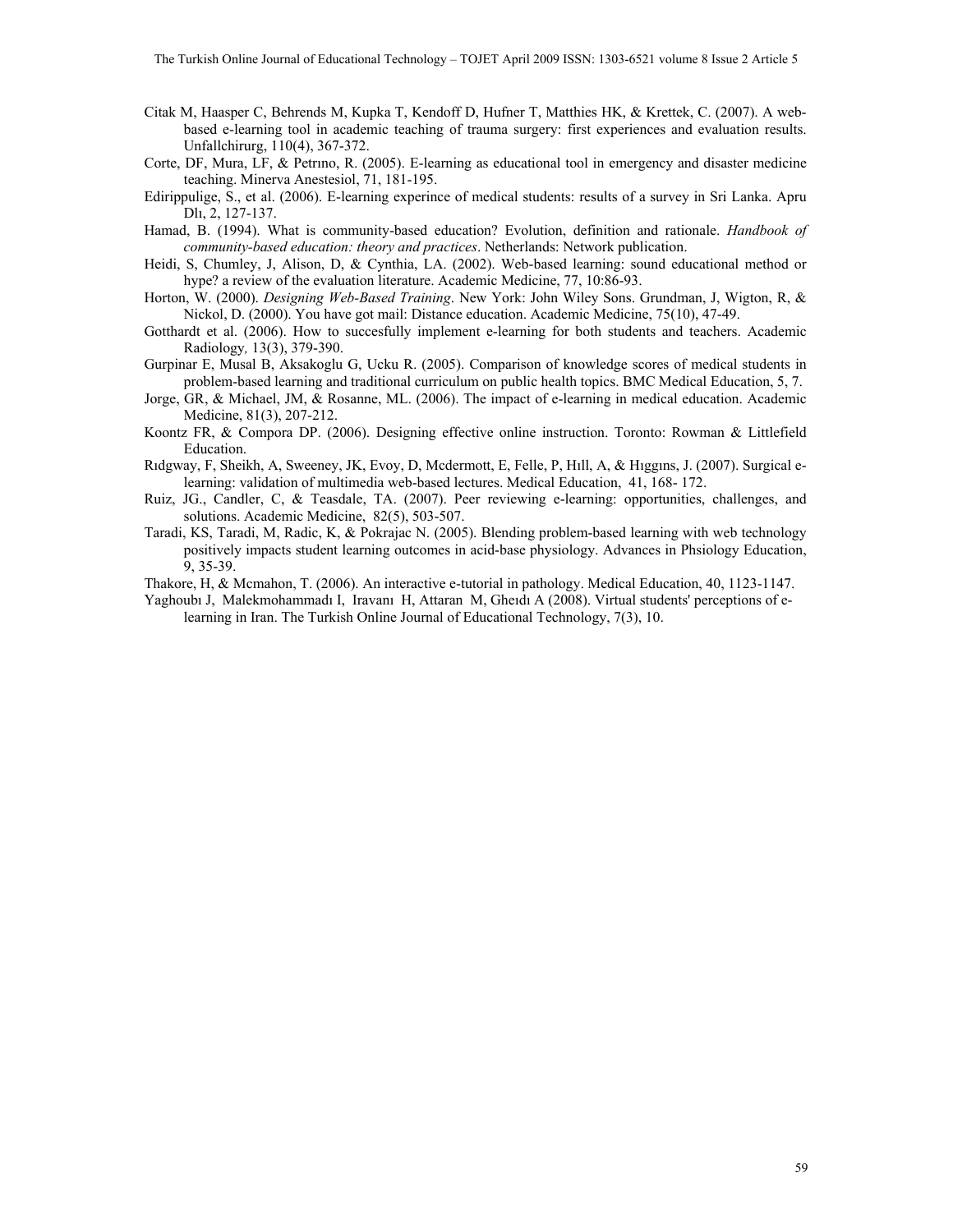|  | Table 1. Students' Usage Patterns of the WBLE according to Log Records. |  |
|--|-------------------------------------------------------------------------|--|
|  |                                                                         |  |

| <b>Web-Based Learning Resources</b> | <b>Number of Visits</b> | % Total |
|-------------------------------------|-------------------------|---------|
| Documents                           | 710                     | 44.3    |
| Web Sites                           | 361                     | 22.7    |
| <b>Search Engines</b>               | 109                     | 6.7     |
| Online Atlas, Dictionaries          | 139                     | 8.7     |
| Ask an expert                       | 84                      | 5.3     |
| <b>Test Yourself</b>                | 197                     | 12.3    |
| <b>Total</b>                        | 1600                    | 100.0   |

# **Table 2.** Demographics of the Participants

| <b>Variables</b>                                        | $\mathbf n$ | $\frac{6}{9}$ |
|---------------------------------------------------------|-------------|---------------|
| <b>Gender</b>                                           |             |               |
| Male                                                    | 104         | 63.4          |
| Female                                                  | 60          | 36.6          |
| Living place                                            |             |               |
| Home with family                                        | 41          | 24.8          |
| Separate house                                          | 83          | 50.3          |
| Dormitory                                               | 41          | 24.8          |
| Availability of a computer in the living place          |             |               |
| Available                                               | 141         | 85.5          |
| Unavailable                                             | 24          | 14.5          |
| Availability of internet connection in the living place |             |               |
| Available                                               | 90          | 55.6          |
| Unavailable                                             | 72          | 44.4          |
| <b>Frequency of computer use</b>                        |             |               |
| Everyday                                                | 84          | 50.9          |
| More than once a week                                   | 67          | 40.6          |
| A few times in a month                                  | 11          | 6.7           |
| Never                                                   | 3           | 1.8           |
| I like computers and internet                           |             |               |
| Yes                                                     | 145         | 87.9          |
| No                                                      | 20          | 9.7           |

# **Table 3.** Students' Perceptions on Usefulness of Resources in the WBLE

| <b>Sections</b>                | <b>Useful</b><br>$(\%)$ | Not sure<br>(%) | <b>Not</b> useful<br>n(%) | <b>Total</b><br>n |
|--------------------------------|-------------------------|-----------------|---------------------------|-------------------|
| <b>Documents</b>               | 110(68.3)               | 8(5.0)          | 43(26.7)                  | 161               |
| Links to web sites             | 106(65.8)               | 12(7.5)         | 43(26.7)                  | 161               |
| <b>Test yourself</b>           | 102(63.8)               | 46(28.8)        | 12(7.4)                   | 160               |
| <b>Links to Search engines</b> | 70 (43.8)               | 10(6.3)         | 80(50.0)                  | 160               |
| <b>Online dictionary-atlas</b> | 39 (24.7)               | 15(9.5)         | 104(65.8)                 | 158               |
| Ask an expert                  | 11(7.0)                 | 13(8.3)         | 133 (84.7)                | 157               |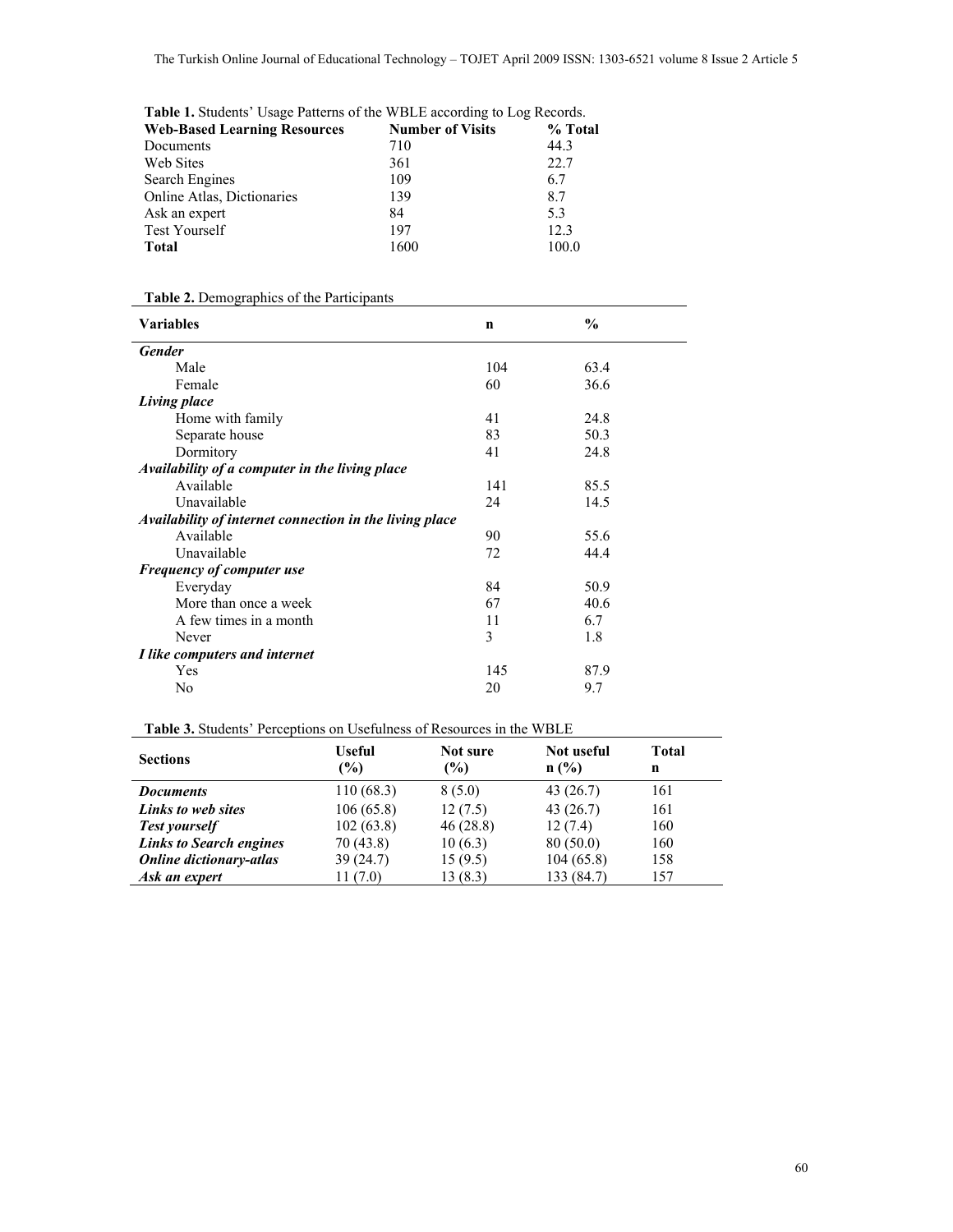| <b>Table 4.</b> Relation between independent variables and student satisfaction with WBLE |                               |                       |                  |
|-------------------------------------------------------------------------------------------|-------------------------------|-----------------------|------------------|
|                                                                                           | <b>Satisfaction</b>           |                       |                  |
| <b>Variables</b>                                                                          | score over 5                  | t                     | $\boldsymbol{p}$ |
|                                                                                           | $(\text{mean} \pm \text{SD})$ |                       |                  |
| <b>Gender</b>                                                                             |                               |                       |                  |
| Male                                                                                      | $3.47 \pm 1.21$               | $-2.342^{\rm a}$      | 0.086            |
| Female                                                                                    | $3.94 \pm 1.18$               |                       |                  |
|                                                                                           |                               |                       |                  |
| Living place                                                                              |                               |                       |                  |
| Home with or without family                                                               | $3.63 \pm 1.21$               | $-0.331$ <sup>a</sup> | 0.741            |
| Dormitory                                                                                 | $3.71 \pm 1.29$               |                       |                  |
| Availability of a computer in the living                                                  |                               |                       |                  |
|                                                                                           |                               |                       |                  |
| place                                                                                     |                               | $-0.75^{b}$           | 0.453            |
| Available                                                                                 | $3.68 \pm 1.21$               |                       |                  |
| Unavailable                                                                               | $3.47 \pm 1.27$               |                       |                  |
| Availability of internet connection in the                                                |                               |                       |                  |
| living place                                                                              |                               |                       |                  |
| Available                                                                                 | $3.52 \pm 1.29$               | $-1.452$ <sup>a</sup> | 0.149            |
| Unavailable                                                                               | $3.81 \pm 1.11$               |                       |                  |
|                                                                                           |                               |                       |                  |
| Frequency of computer use                                                                 |                               |                       |                  |
| Once a week or less                                                                       | $3.64 \pm 1.22$               |                       |                  |
| More than once a week                                                                     | $3.81 \pm 1.25$               | $-0.587$ <sup>b</sup> | 0.557            |
|                                                                                           |                               |                       |                  |
| I like computers and internet                                                             |                               |                       |                  |
| Yes                                                                                       | $3.67 \pm 1.22$               | $-0.830^{b}$          | 0.406            |
| No                                                                                        | $3.46 \pm 1.18$               |                       |                  |
| <b>Documents</b>                                                                          |                               |                       |                  |
| Used                                                                                      | $3.87 \pm 1.17$               |                       |                  |
|                                                                                           |                               | $-3.066$ <sup>a</sup> | 0.003            |
| Unsure or not used                                                                        | $3.17 \pm 1.20$               |                       |                  |
| <b>Links to websites</b>                                                                  |                               |                       |                  |
| Used                                                                                      | $3.92 \pm 1.23$               | $-4.004$ <sup>a</sup> | 0.000            |
| Unsure or not used                                                                        | $3.02 \pm 1.12$               |                       |                  |
|                                                                                           |                               |                       |                  |
| <b>Online dictionary-atlas</b>                                                            |                               |                       |                  |
| Used                                                                                      | $4.05 \pm 1.11$               | $-2.355$ <sup>a</sup> | 0.020            |
| Unsure or not used                                                                        | $3.52 \pm 1.18$               |                       |                  |
|                                                                                           |                               |                       |                  |
| Ask an expert                                                                             |                               |                       |                  |
| Used                                                                                      | $4.30 \pm 1.22$               | $-1.933$ <sup>a</sup> | 0.053            |
| Unsure or not used                                                                        | $3.60 \pm 0.94$               |                       |                  |
|                                                                                           |                               |                       |                  |
| <b>Links to Search engines</b>                                                            |                               |                       |                  |
| Used                                                                                      | $3.97 \pm 1.18$               | $-3.110^{a}$          | 0.000            |
| Unsure or not used                                                                        | $3.34 \pm 1.20$               |                       |                  |
|                                                                                           |                               |                       |                  |

**Table 4.** Relation between independent variables and student satisfaction with WBLE

 a Student- t test b Mann-Whitney U test